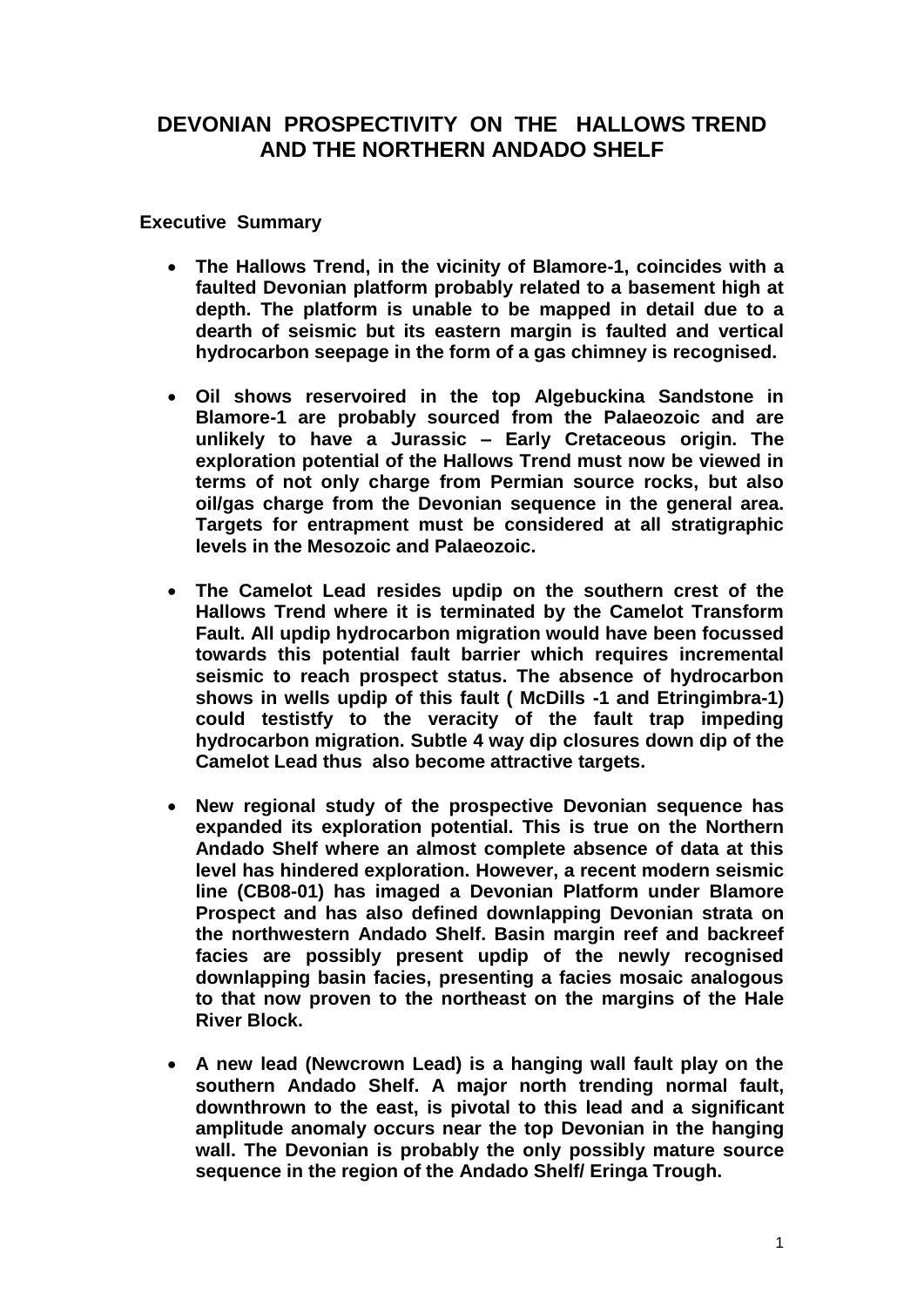### **Introduction**

The potential of the Devonian sequence in the Simpson Desert area has only recently been recognised (Ambrose and Heugh, 2010 qnd 2011) but Central Petroleum is actively pursuing this new target sequence over much of its exploration acreage. The Devonian age ascribed to the sequence is based on:

- The fact that the sequence directly underlies the basal Crown Point Formation unconformity. Where the sequence has been intersected near TD in several wells it is unmetamorphosed and flat lying.
- The sequence is basically undeformed, and younger Permian Cretaceous sequences are often draped over massive carbonate depositional elements. Older Cambrian-Ordovician sequences would have been deformed/metamorphosed during the Delamerian Orogeny (Early Ordovician) and this does not appear true in the case of the target sequence under discussion.
- Devonian sediments occur in McDills-1 and these comprise a coarse alluvial sequence. The nearest Devonian marine influence is recorded in the Cravens Peake beds in the Toko Syncline and this marine incursion spread to the northern Warburton Basin where reefal/platform buildups are clearly portrayed on seismic.
- A similar style of barrier reef and carbonate platform development is recognised in Devonian marine carbonate facies of the Canning Basin which are described extensively in the literature.

Exploration mapping by CTP is underway on the margins of the Hale River Block and over the Arltunga High. However, a prospective Devonian section is now interpreted on the Hallows Trend to the west and also on the northwestern Andado Shelf.

The Hallows Trend is contiguous with the McDills Trend to the south which was penetrated by the McDills-1 and Etingimbra-1 exploration wells, both of which were dry holes without significant hydrocarbon shows. To the north on the Hallows Trend, Blamore-1 recorded a residual oil column in the top of the Late Jurassic Algebuckina Sandstone (Blamore-1, 31 m column). Whilst commercial oil was not encountered in this well, the residual oil column was consistent with pre-drill models predicting oil charge from the Madigan Trough and its margins to targets provided by the first reservoir / seal couplet above the Triassic sequence in the event this seal was missing; in this case the top Algebuckina Sandstone. This concept was verified by the results from Blamore-1.

The key parameters of the oil extracted from the residual hydrocarbon column in the top Algebuckina Sandstone are:

- The oil samples are not biodegraded.
- There is geochemical evidence that kerogen formation occurred in a dysoxic environment of deposition with strong bacterial reworking of possibly marine organic matter.
- Dr Chris Boreham suggests an early to late Palaeozoic age for the oils. Overlying silty shales in the Early Cretaceous Murta Member are not believed to be the source for these oils although this unit does act as top seal to the Algebuckina Sandstone.

## **HRDZ's and Gas Chimneys**

HRDZ's stands for Hydrocarbon-Related-Diagenetic Zones recognised in the sedimentary column in basins where both oil and/or gas have been generated. In a general sense a hydrocarbon leakage zone has a root where leakage from the reservoir is initiated whereas the top of the chimney is recognised where the leakage terminates.

HRDZ's and gas chimneys have been described in detail in the Timor Sea where these carbonate cemented zones are generally restricted areally (200-1000 m wide and up to 5 km in length). These dimensions correspond very closely with analogous zones developed in the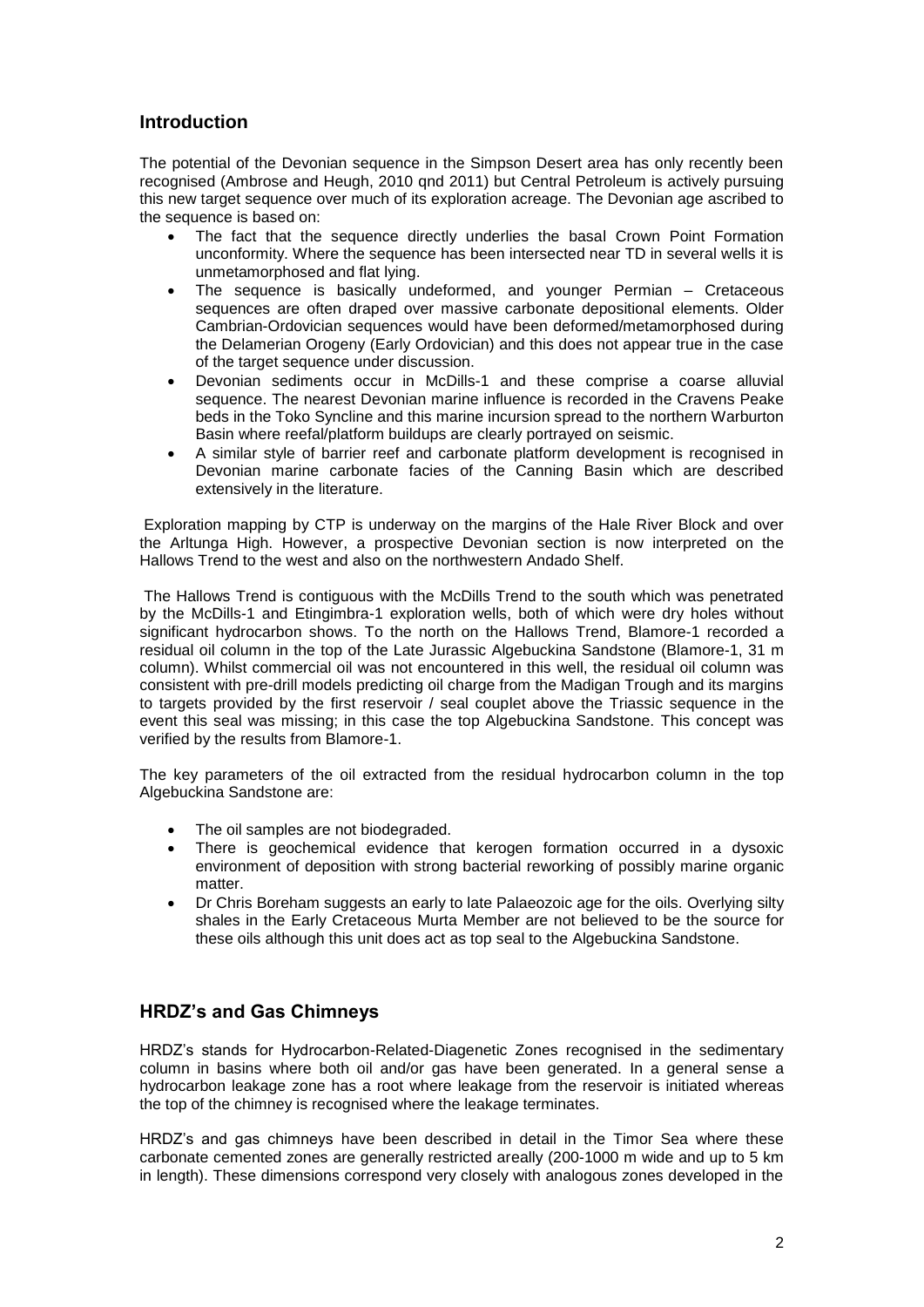eastern Warburton Basin (in the Vivien Prospect area- Ambrose and Heugh,2010) where hydrocarbons appear to be emanating from Palaeozoic source rocks. HRDZ's in the latter and in the Timor Sea are spacially associated with major, underlying fault systems. This is definitely the case in the Guinevere area. The cemented zones could be largely due to hydrocarbon oxidation as evidence from the US Gulf Coast and the North Sea have shown that surficial and near surface carbonate cementation is commonly associated with the oxidation of migrating hydrocarbons (O'Brien and Woods, 1995).



Figure 1 Simpson Desert Cross-section

Gas chimneys are desribed in regional context in Figure 1 (red arrows) and based on seismic they appear to emanate from the pre-Permian Palaeozoic section penetrating as high as the Jurassic / Cretaceous. Significantly no source rock facies are recognised in the Palaeozoic section in the vicinity of the Mc Dills High which is consistent with the absence of Palaeozoic source rock facies in this general area as confimed by the results in McDills-1 which reached the early Cambrian. Preliminary regional facies modelling of the Palaeozoic (Figure 4) shows that the northern areas are more likely to host carbonate buildups than the McDills High (alluvia-fluvial facies) and areas to the south where drill holes have intersected steeply dipping Ordovician sediments. These contrast with the undeformed Devonian sequences to the north.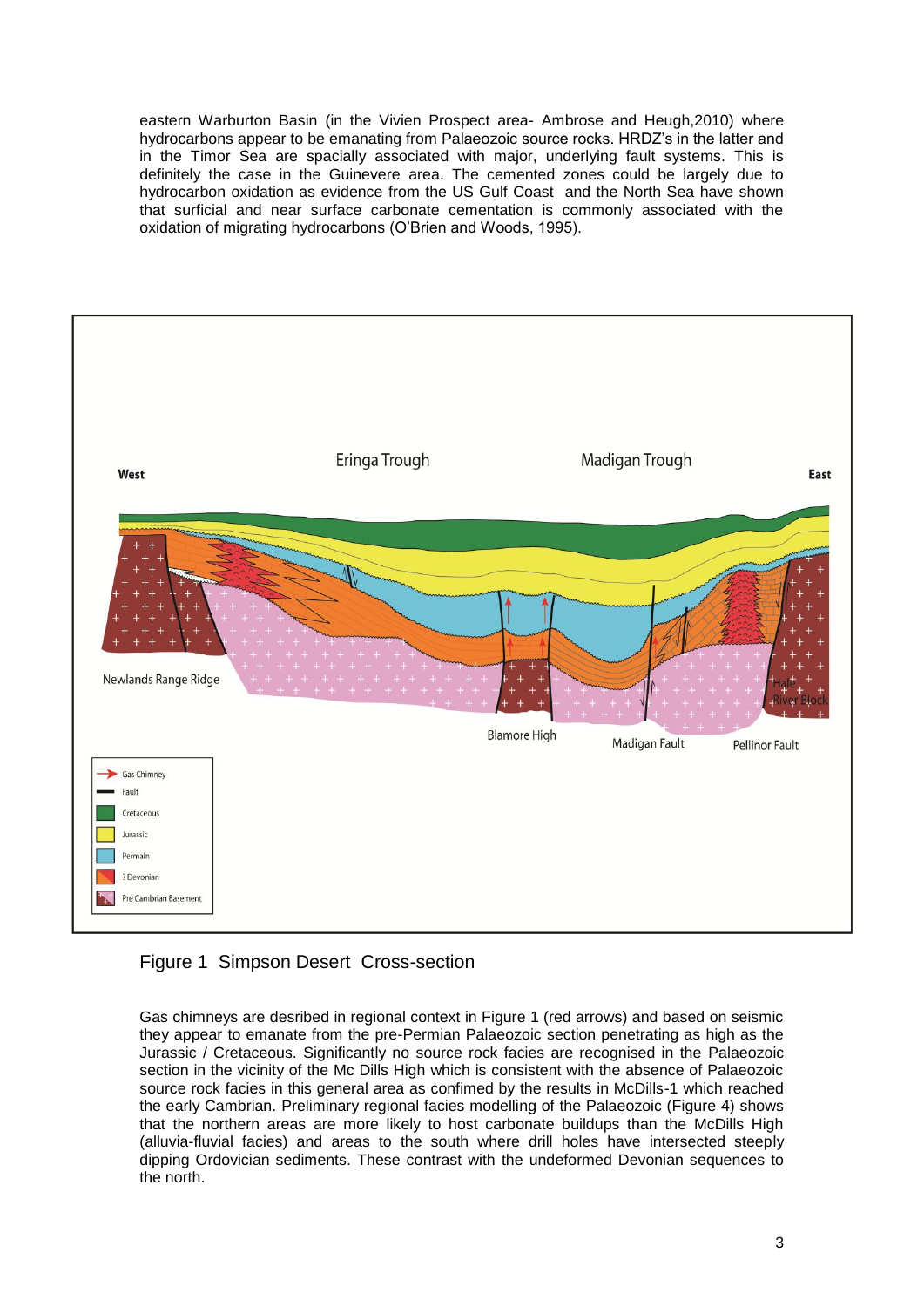

Figure 2 Location Diagram

In the Simpson Desert area the potential for direct hydrocarbon indicators in the Warburton Basin sequence has received little attention. However, studies in this area of higher stratigraphic levels by Ambrose et al ( 2007), yielded evidence for oil migration which came from calcite cements often observed in the basal sandstones of Poolowanna Formation Cycle 2 (Early Jurassic). These probably relate to chemical reactions involving migration of carbon dioxide which is thought to be a precursor to oil migration from deeper sequences (Momper, 1980). Structures in the Cooper Basin area containing calcite cemented zones in the Jurassic Namur Sandstone (Algebuckina Sandstone equivalent) are three and a half times more likely to contain oil than those which do not (Jensen- Schmidt ,1989). Overall the calcite cemented zones are believed to represent migration – related diagenetic zones.

A gas chimney has been identified on the eastern margin of Blamore structure on the Hallows Trend. The zone emanates from the lower part of the Palaeozoic sequence and has many similarities with a linear gas seepage zone bounding the southern margin of the Vivien structure. At Blamore the zone is quite narrow (100-200 m across) and is denoted by vertically stacked mini-teepee structures which may represent a "pipe" like conduit or , as is the case at Vivien, there may be a thin tabular vertical anomaly denoting a fault plane. The anomaly terminates in the Mid-Permian and appears to be controlled by a near vertical fault which may have been a hinge line controlling the western margin of the Madigan Trough. Certainly there is a marked change in Palaeozoic dips across this hinge line and overall there are many similarities with the Madigan Fault which controls the eastern margin of the Madigan Trough.

#### **Blamore Devonian Platform (Blamore Deep Lead)**

Devonian reflectors beneath the Crown Point Formation at Blamore structure are believed to represent a carbonate platform and at least one gas chimney can be recognised. This correlates with the notion that Devonian sourced oil/gas may have found its way to the top Algebuckina Sandstone in Blamore-1 probably via fault conduits. Only two dip lines are of sufficient length to cover the margins of the carbonate platform at Blamore and little can be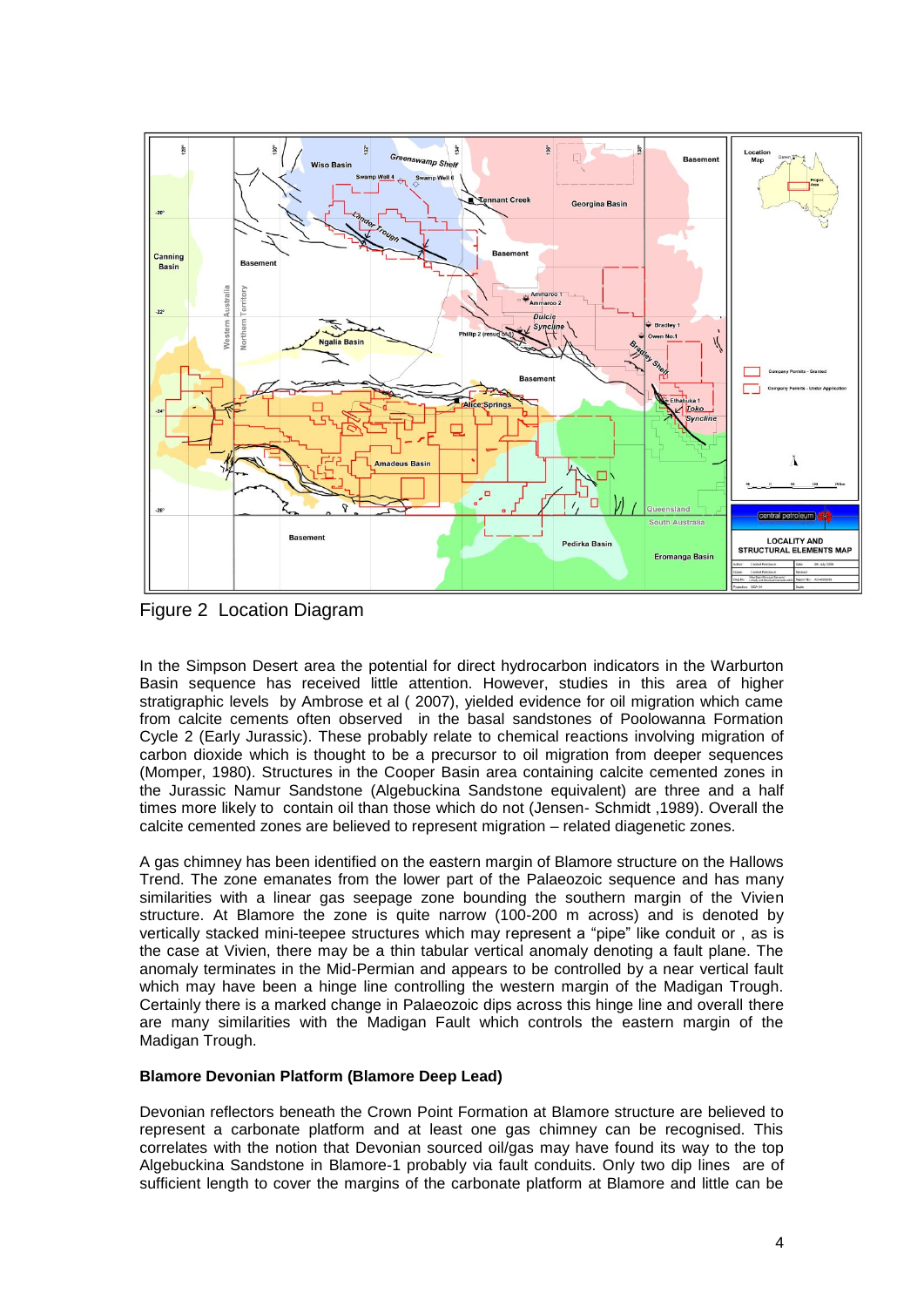deduced about its morphology or structural configuration. Reprocessing of the existing seismic grid to evaluate the deeper horizons should be considered and the Devonian sequence needs to be remapped at several horizons to establish it's potential.

The Devonian has never been penetrated in full in this area except in Mc Dills 1 where the section comprises a thick sequence of sandstones and red beds. This is a coarse alluvial facies which is not representative of more basinal carbonate seqences to the north and east discussed elsewhere. A thin section of red beds was also intersected in Colson-1 and Simpson-1 and regional seismic correlations indicate this section extends over the Blamore Platform probably providing top seal to the underlying carbonate platform. Thus the Blamore Deep lead has a good chance of top seal and hydrocarbon charge based on seismic criteria. However, what is lacking is confirmation of entrapment and viable reservoir, and further data are required to complete an assessment of these outstanding play components.

#### **Camelot Fault Trap**

The possibility of a deeper Devonian source rock on the Hallows Trend gives encouragement to the Camelot Fault play, which occurs updip to the south against the Camelot Transform Fault; charge to this potential trap relies on a southward fill-spill migration pathway updip along the Hallows Trend. Structural interpretation of the McDills/ Hallows Trend indicates that they are parallel and contiguous, but denote disparite structural histories. The most obvious difference is that the massive Miocene-Recent fault reactivation on the western margin of the asymmetric McDills Trend is absent on the Hallows Trend, which is largely symmetrical with faulting only recognised at Devonian levels. Structure at higher stratigraphic levels includes an element of drape.

Two dry holes occur on the Mc Dills Trend ie Mc Dills-1 and Etingimbra-1, both of which did not record any significant hydrocarbon shows which suggests the Camelot Fault shielded this trend from updip charge emanating from more deeply buried areas to the north, on and adjacent to the Hallows Trend.



Figure 3: Location Diagram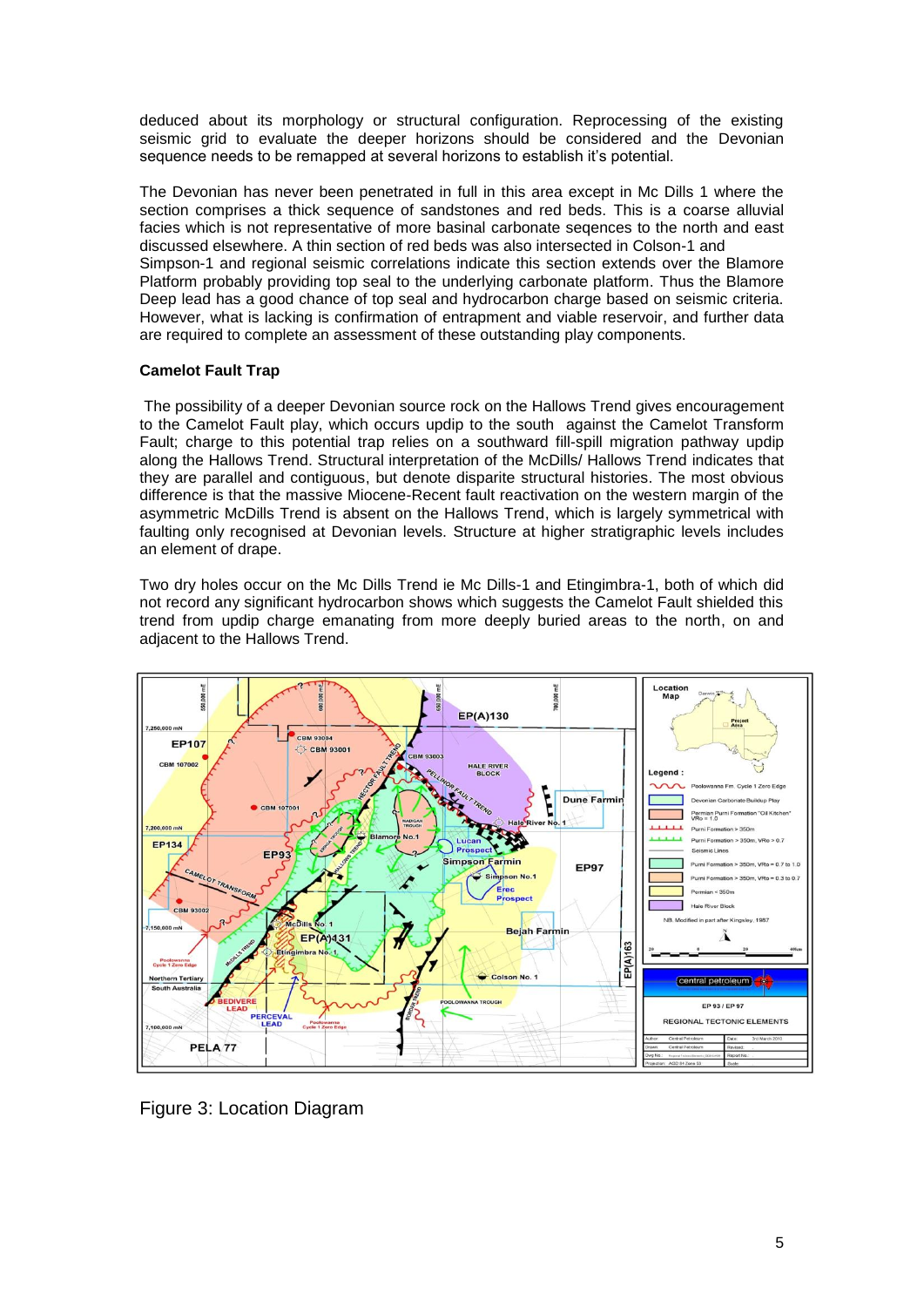

Figure 4

# **Andado Shelf Devonian Play**

The Devonian sequence is largely unknown on the Andado Shelf and there are no penetrations in water bores or coal exploration wells with the possible exception of coal stratigraphic hole Shel 28095-1 which intersected 5 m of ? Devonian red beds in the base of the well. There are a number of seismic lines transecting the Andado Shelf at 5-15 km spacing but only two modern dip lines are available to help clarify Palaeozoic palaeogeography in the absence of drill hole data and outcrop ie A85-NT01, CB08-01.

Seismic line CB08-01 is significant in that Devonian reflectors are clearly denoted below the Permian sequence. The reflectors are clear enough to describe an interpreted platform section over the Blamore High with a gas chimney interpreted on the faulted eastern margin. The sequence extends updip across the Andado Shelf towards the basin margin and seismic downlap suggests depositional patterns analogous to those in the Devonian section down dip of the Hale River Block. The seismic downlap recognised on line CB08-01 may portend up dip reef development; eg, the Pellinor barrier reef facies mosaic lies updip of the Madigan Fault, where Palaeozoic basinal downlap is recognised at depth. The presence of Devonian basin margin reefs updip on the Andado Shelf remains highly speculative but regional facies relationships point to this possibility (Figure 4).

**Newcrown Lead**: A significant Devonian fault play is recognised on the southernmost dip line (A 85-NT01) named Newcrown Lead (Figure 4). A major normal fault (Newcrown Fault) cuts Mesozoic and Palaeozoic reflectors setting up a hanging wall fault play at these levels. Whilst the absence of seismic precludes detailed mapping of the play, a major amplitude anomaly resides at or near the top Devonian where the sequence is in juxtaposition to the fault. The potential for the Devonian sequence to source gas and probably oil, is supported by the presence of gas chimneys and HRDZ's to the east on the Madigan High. Downdip of Newcrown Lead the Devonian section in the Madigan Trough occurs at depths of 2.5 to 3 seconds (> 5000 m) indicating it would certainly have reached the oil/gas generation window. Limited seismic control suggests the Newcrown Fault could provide the first trap updip of this hydrocarbon kitchen and the amplitude anomaly should be carefully assessed to test its veracity. At present there is no seismic control to the south of A85-NT01; however older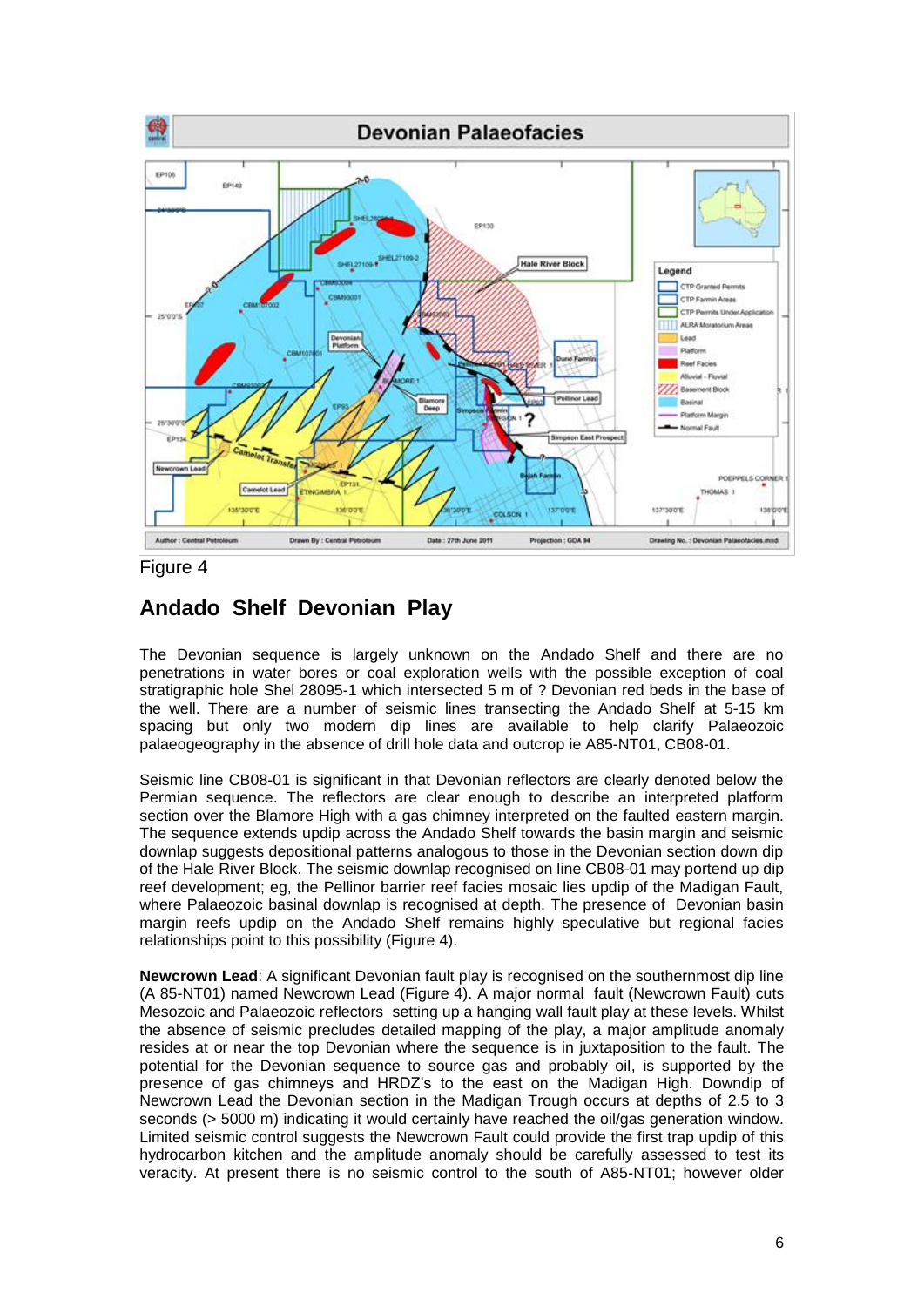1960's vintage data indicate the fault could extend NNE for 70 km. Indeed, a very similar Palaeozoic involved, normal fault intersects line CB08-01 at Shot Point 45, but it is unlikely to be connected directly with the Newcrown Fault.

The Newcrown Lead is of particular interest because of a seismic amplitude anomaly at the Devonian Level, but vertical migration to traps at higher stratigraphic horizons is a possibility where hanging wall reservoir targets are juxtaposed against sealing lithologies. The fact there appears to be some wrenching on the Newcrown Fault and that thick Cretaceous shales are juxtaposed across the fault, both support the notion that hydrocarbons have not migrated up the fault plane to surface. Certainly, if source beds are present, the Devonian is likely to have generated hydrocarbons in the Eringa Trough and vertical migration up section to various reservoir seal couplets configured in a hanging wall fault trap present attractive targets given seismic verification.

# **Conclusions**

- **Exploration of the Devonian sequence in the northern Simpson Desert area has expanded from the area of the eastern Pedirka Basin (the Arltunga High and the margins of the Hale River Block) to the Hallows Trend and the northern Andado Shelf in the central - western Pedirka Basin.**
- **On the Hallows Trend the Blamore Deep lead occurs at Devonian levels below the Blamore Structure. A carbonate platform is interpreted with associated hydrocarbon leakage recognised at the platform margins. The residual hydrocarbons in the top Algebuckina Sandstone at Blamore-1 are believed to be sourced from the Devonian. Incremental seismic is required to mature this Devonian lead to prospect status.**
- **The apex of the Hallows Trend occurs at the intersection with the Camelot Transform Fault. New concepts regarding Devonian hydrocarbon charge give impetus to the Camelot Fault Play which occurs at this intersection and additional seismic is required over this high priority play.**
- **A new regional seismic line transecting the Hallows Trend and Andado Shelf (CB08-01) defines downlapping basinal Devonian strata on the Andado Shelf. To the west in a landward direction, basin margin reef and back reef facies may be present to complete a depositional facies mosaic analogous to that now proven to the northeast on the margins of the Hale River Block.**

## **References**

Ambrose and Heugh, 2010. Devonian Carbonate Platform Oil Plays – Warburton Basin, Simpson Desert Area. Central Petroleum Technical Note (unpublished).